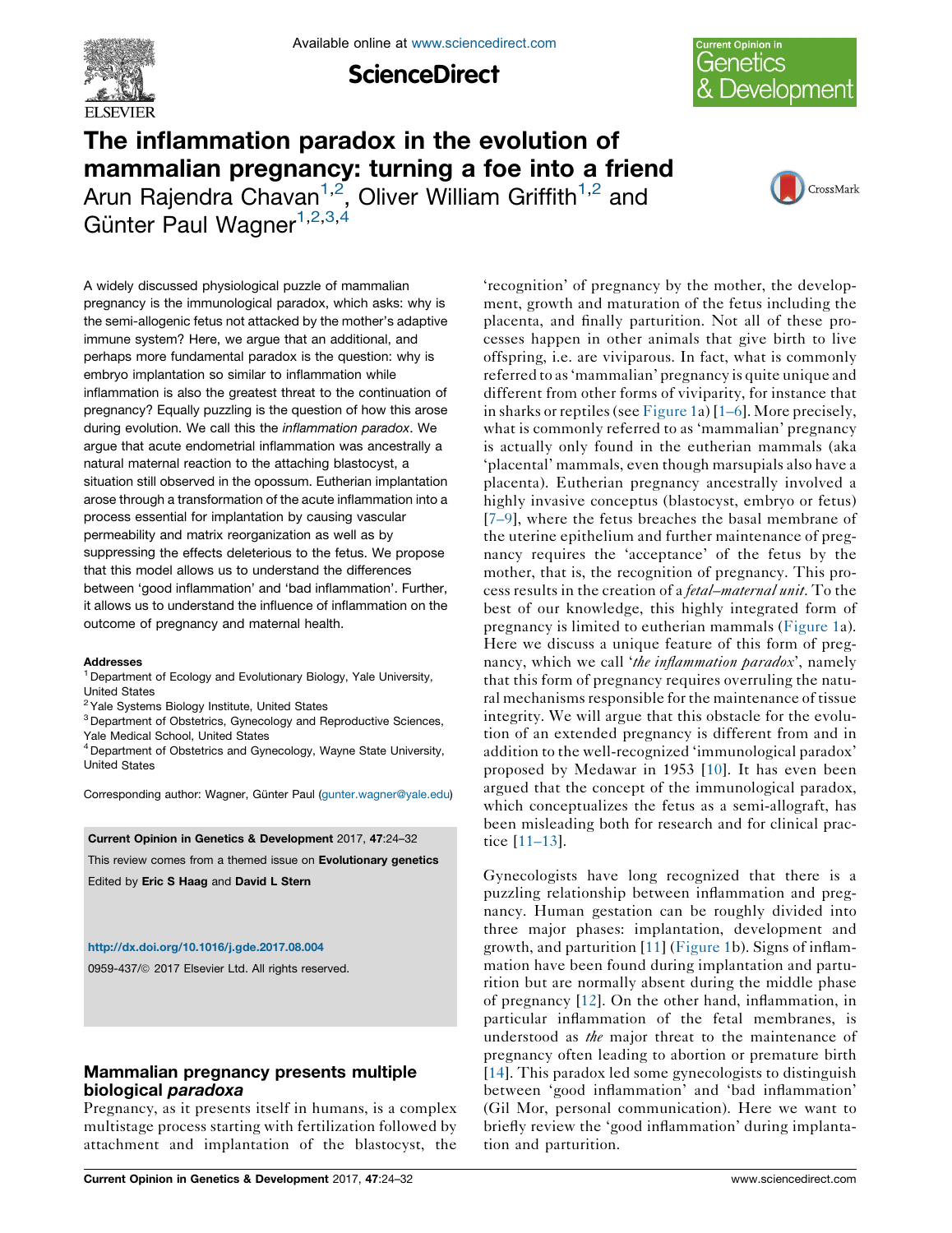

Inflammation in pregnancy. (a) Extended eutherian pregnancy (as seen in humans) evolved by the insertion of an anti-inflammatory phase in the attachment-induced inflammatory reaction that ancestrally directly led to parturition instead of a sustained fetal–maternal interface. Figure based on [[27](#page-6-0)]. (b) Anti-inflammatory phase in human pregnancy is sandwiched between two inflammatory phases, those associated with implantation and parturition. Figure adapted from [\[12](#page-6-0)].

During implantation the endometrial lining of the uterus shows many signs of an inflammatory process. The proinflammatory Th1 type signals increase, most notably IL1, IL6, IL8, LIF, and TNF. In addition, the density of leukocytes also increases, including natural killer cells (NK), macrophages (Mph) and dendritic cells (DC) [\[15](#page-6-0)], but not neutrophils. These signs of inflammation are expected in species with invasive placentation, like humans. During implantation the blastocyst erodes the endometrial epithelium, invades the underlying endometrial stroma and partially destroys the blood vessels. The absence of neutrophils suggests that to some extent this inflammatory reaction has been curbed to prevent a full blown immune response, as neutrophils are the first immune cells recruited to the site of infection and typically amplify the inflammatory signal attracting other immune cells. The modified inflammatory response can be seen as the beginning of tissue stabilization necessary for the accommodation of the placenta.

There are several lines of evidence that parts of the inflammatory pathways are necessary for the establishment of pregnancy. The most direct evidence comes from experiments in mice where the dendritic cells (DC) have been depleted [[16\]](#page-6-0). This treatment leads to implantation failure and resorption of the blastocysts. This outcome happens even in syngenic matings with impaired T-cell response and thus is not due to a dysregulation of the adaptive immune response. Another widely cited piece of evidence is that endometrial injury due to biopsy prior to in vitro fertilization treatment dramatically increases the chance of implantation [\[17](#page-6-0)], at the site of the endometrial scar. Inflammation prone parts of the uterus are preferred

sites of implantation. These examples and additional evidence lead to the hypothesis that, the inflammatory reaction to tissue injury in the receptive uterus has been modified into the implantation cascade.

Inflammation was originally studied as part of the response to infection. While it is true that the adaptive immune system requires an inflammatory process from the so-called innate immune system to become activated, it is not true that infection is necessary to induce inflammation. A moment's reflection suffices to show that this is true. For instance, if someone sprains their ankle, they will suffer an inflammatory reaction, with the typical signs of swelling, redness and pain. Yet it is likely that their ankle did not contract an infection unless the injury also broke the skin. Hence, inflammation happens without infection. Increasingly inflammation is being seen as a general reaction to compromised tissue integrity, regardless of the reason [[18,19](#page-6-0)]. This also explains the observation of inflammation in diabetes resulting from stress of adipocytes, and not due to infection [\[20](#page-6-0)].

Since implantation happens through destruction of maternal tissue, it is understandable that implantation of the human blastocyst activates, at least partially, the inflammatory pathway. While previous work has shown that the human implantation process is in fact necessary for the establishment of pregnancy, it must have been a major obstacle for the origin of the eutherian mode of pregnancy. Any form of tissue irritation, even from a mother's own fetus, is expected to elicit inflammation that would attack the irritant, regardless of the allogenic status of the fetus. Given that an inflammatory pathway is

<span id="page-1-0"></span>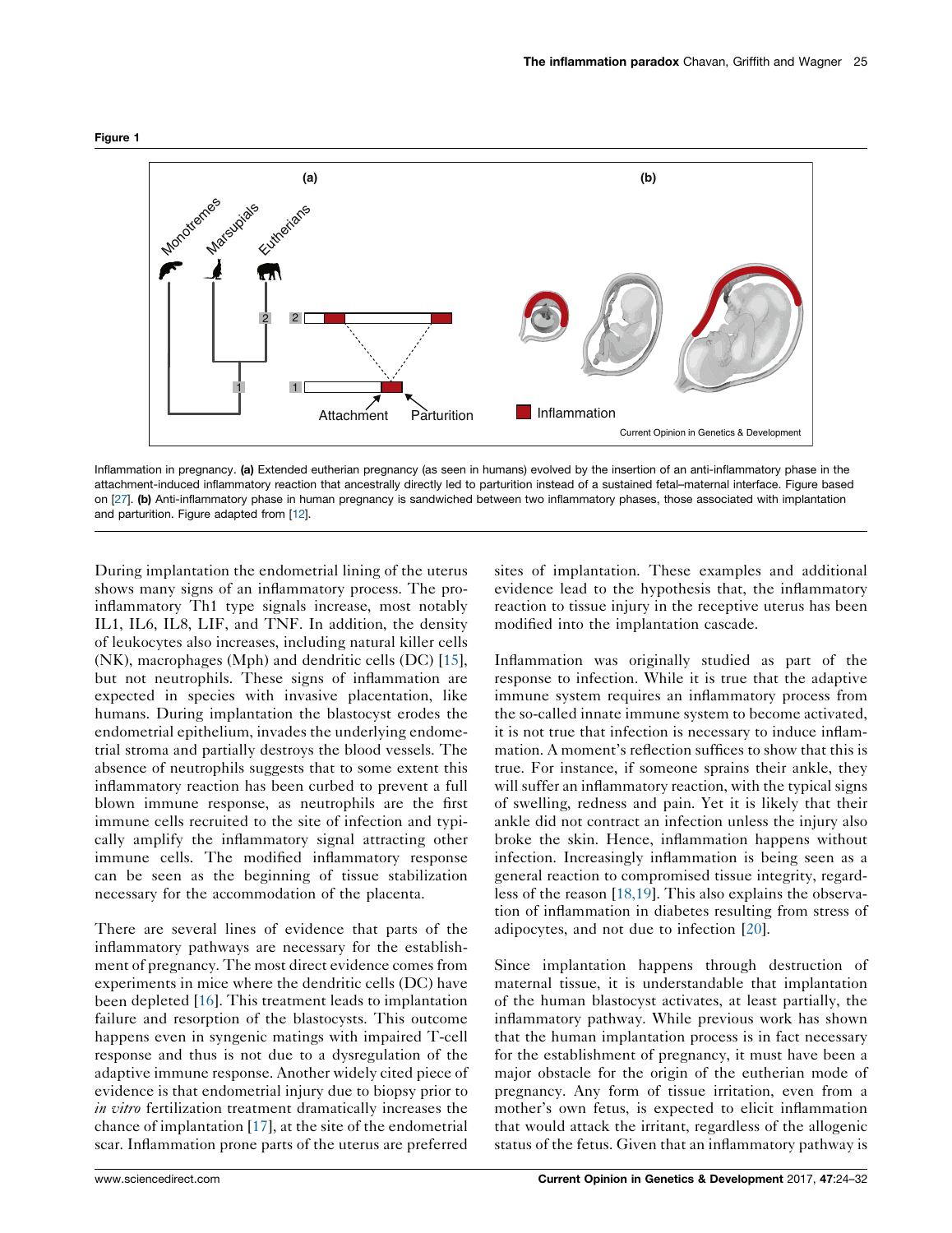#### Box 1 Diversity of mammalian reproduction and placentation

Pregnancy, in the specific sense of the term as used here, is not a shared feature of all mammals. To contextualize what we will say about the evolution of pregnancy in mammals we give a very brief overview of mammalian evolution and reproduction. Extant mammals fall in three major clades, monotremes, marsupials and eutherian mammals, where marsupials and eutherian mammals are more closely related to each other than each of them is to monotremes (Box Figure 1). Monotremes are egglaying mammals; they contain the definitive features of mammals (hair and mammary glands for producing milk), but still retain many 'reptiliomorph' features, both in their skeleton as well as their reproduction [\[73,74\]](#page-7-0). They include only five species and come in two kinds, platypus and echidna. Monotremes lay eggs and incubate them between 10 and 12 days until the hatching of very immature young, similar to the neonates of marsupials. The young are nourished by the milk of the mother that is secreted from a diffuse hair patch at her abdomen, that is, there are no distinct nipples.

Even though monotremes lay eggs, there is some evidence that development within the eggshell does not preclude maternal provisioning of the growing fetus within the egg. Comparisons of the volume of the unfertilized oocytes and the size of laid eggs show that nutrition has to pass from the mother through the eggshell to the fetus. That is to say that one aspect of the derived form of pregnancy, maternal provisioning to the fetus in utero, arose before invasive placentation and pregnancy evolved [\[1](#page-6-0)]. Thus, the evolution of pregnancy is not coincidental with the origin of maternal provisioning during fetal development and growth, but rather pregnancy is an elaboration of an oviparous condition where eggs were provided with additional nourishment in the uterus prior to oviposition.

Marsupials are a morphologically diverse group of animals that includes the new world opossums, and a diversity of forms found in Australia. Australian marsupials include charismatic species such as kangaroos, koalas, and wombats as well as lesser known species such as the dasyurids (carnivorous marsupials) and possums (which are phylogenetically distantly related to opossums). While for the most part, marsupial pregnancy is relatively consistent between major groups, there are some traits that are variable. The most extreme differences exist between the lineages that are distantly related, the opossums at one end and the macropodids (wallabys and kangaroos) at the other. In the case of opossums, females ovulate multiple eggs and this is induced by male pheromones. Gestation is very short, about two weeks, during which the fetus remains in the egg coat for up to 12 days. This is followed by a short period (2–3 days) of superficial placentation (attachment) and then parturition of highly immature neonates. The hormonal profile of the female during gestation is virtually indistinguishable from that during an estrus cycle without fertilization and thus there is no or at most a very limited recognition of pregnancy [[75\]](#page-8-0). In contrast, in wallabies there is definite recognition of pregnancy, gestation is longer, 33–38 days, but gestation still ends with the birth of a very immature neonate that spends up to 15 months attached to the nipple of the mother during an extensive postnatal phase of development and growth. The wallaby type of gestation is clearly derived within the marsupials, given the position of macropods in the marsupial tree of life [[76–78](#page-8-0)].

The female reproductive biology of eutherian mammals is also highly diverse, even more so than that of marsupials. The availability of well resolved phylogenetic trees for mammals has led to a consensus about the ancestral form of female reproductive biology. Phylogenetic evidence suggests that the ancestor of eutherian mammals had an invasive placenta, although there is still some question of the degree of invasiveness [\[7–9,79\]](#page-6-0). That implies two important conclusions for our argument: firstly, that non-invasive forms of placentation, as found in cows, horses, pigs and other mammals, have evolved secondarily from ancestors with invasive placentation, and

are not homologous to the non-invasive form of placentation found in marsupials; secondly, evolution of invasive placentation in eutherians must have involved many biological innovations. It is these events that we discuss in this paper. These include: the recognition of pregnancy, the ability of the mother to tolerate the partial destruction of the inner uterine lining (the endometrium) and extended gestation. All of these innovations can be seen as a complex collection of traits which jointly establish the eutherian mammalian form of pregnancy.





Mammalian phylogeny. Phylogenetic relationship between mammalian species.

activated at implantation, how has tolerance to an invasive embryo evolved without an immediate destruction of the fetus? This is what we call the Inflammation Paradox. To approach this question, we first turn to the closest relatives of eutherian mammals, the marsupials, e.g. opossums, wallabies, kangaroos and others. See Box 1 for an overview of the evolution of mammalian pregnancy.

# Pregnancy and inflammation in marsupials

Even though marsupials are viviparous and placental, their form of placentation and gestation is very different from that of eutherian mammals and also varies among marsupials. Most research on marsupial reproduction has been done on opossums and wallaby, although there is also a considerable body of work on other marsupial species (for an overview see  $[21-24]$ ). Opossums and wallabies represent two extremes among the marsupials, with opossum likely more ancestral with respect to the biology of the female reproductive tract while wallabies are more derived [\[25](#page-6-0)]. Opossums have a short gestation of 14.5 days post copulation, where the conceptus retains the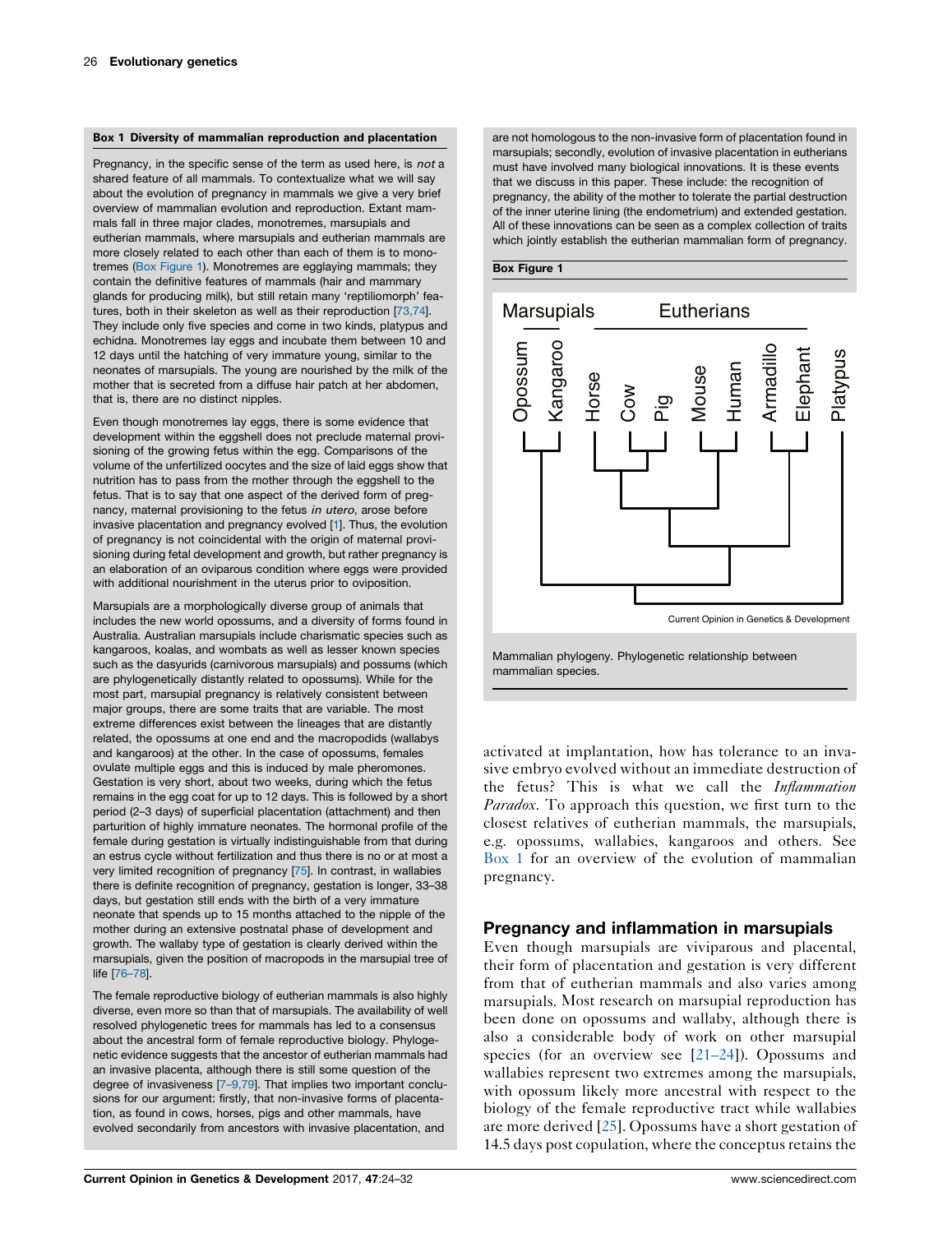<span id="page-3-0"></span>egg-coat for most of the time, up to 11.5–12 dpc ([\[26](#page-6-0)]; see also [\[27](#page-6-0)]). After that, the conceptus attaches to the uterine lining (endometrium) and is born two to three days later. This form of pregnancy is non-invasive, and has been called 'intra-cyclic' since it is shorter than the non-pregnant ovarian/estrus cycle and there is no evidence for maternal recognition of pregnancy [[28\]](#page-6-0). In wallaby the gestation is longer, and there is definite recognition of pregnancy, clearly an independently evolved situation [\[29–31](#page-6-0)]. Below we briefly summarize what is known about the fetal–maternal interaction in the 'laboratory' opossum, Monodelphis domestica.

After fetal attachment the opossum uterine transcriptome is characterized by expression of immune related genes [\[27](#page-6-0)], including IL1A, IL6, TNF, PTGS2 (aka COX2), PTGES (present in trophoblast tissue), IL17A, and neutrophil elastase. This is consistent with the attachment resulting in acute inflammation followed by parturition. This progression from inflammatory attachment to parturition is quite different from the situation in eutherians

including humans, where the implantation is followed by an extended anti-inflammatory or non-inflammatory period ([Figure](#page-1-0) 1). In addition, there is evidence that the inflammation related prostaglandin Prostaglandin F2 alpha (PGF<sub>2 $\alpha$ </sub>) is a key factor for regulating parturition in marsupials. PGF $_{2\alpha}$  is necessary and sufficient to induce parturition behavior in the wallaby, and is required for normal luteolysis [\[32,33\]](#page-6-0). Furthermore,  $PGF_{2\alpha}$  is sufficient to induce parturition behavior in the grey short tailed opossum [\[34](#page-6-0)].

Given that in the opossum fetal attachment leads to acute inflammation, it is likely that the implantation cascade in humans and other eutherians evolved from a classical mucosal inflammation by suppressing effects deleterious to the fetus and the maintenance of the beneficial effects. The beneficial effects may include increase in vascular permeability and remodeling of the extracellular matrix. In the next section we will discuss the kind of evolutionary modifications the uterine inflammation underwent to enable extended pregnancy.



Model for the evolution of eutherian implantation from attachment-induced inflammation. Signaling pathways shown in this figure mediate the attachment-induced inflammatory reaction and subsequently parturition in opossum and presumably in the therian ancestor. Modules of a genuine inflammatory response activated at attachment are shown in blue box. Red arrows represent evolutionary changes in the eutherian lineage, which modify the inflammatory response (red box) in a way that leads to implantation rather than immediate parturition.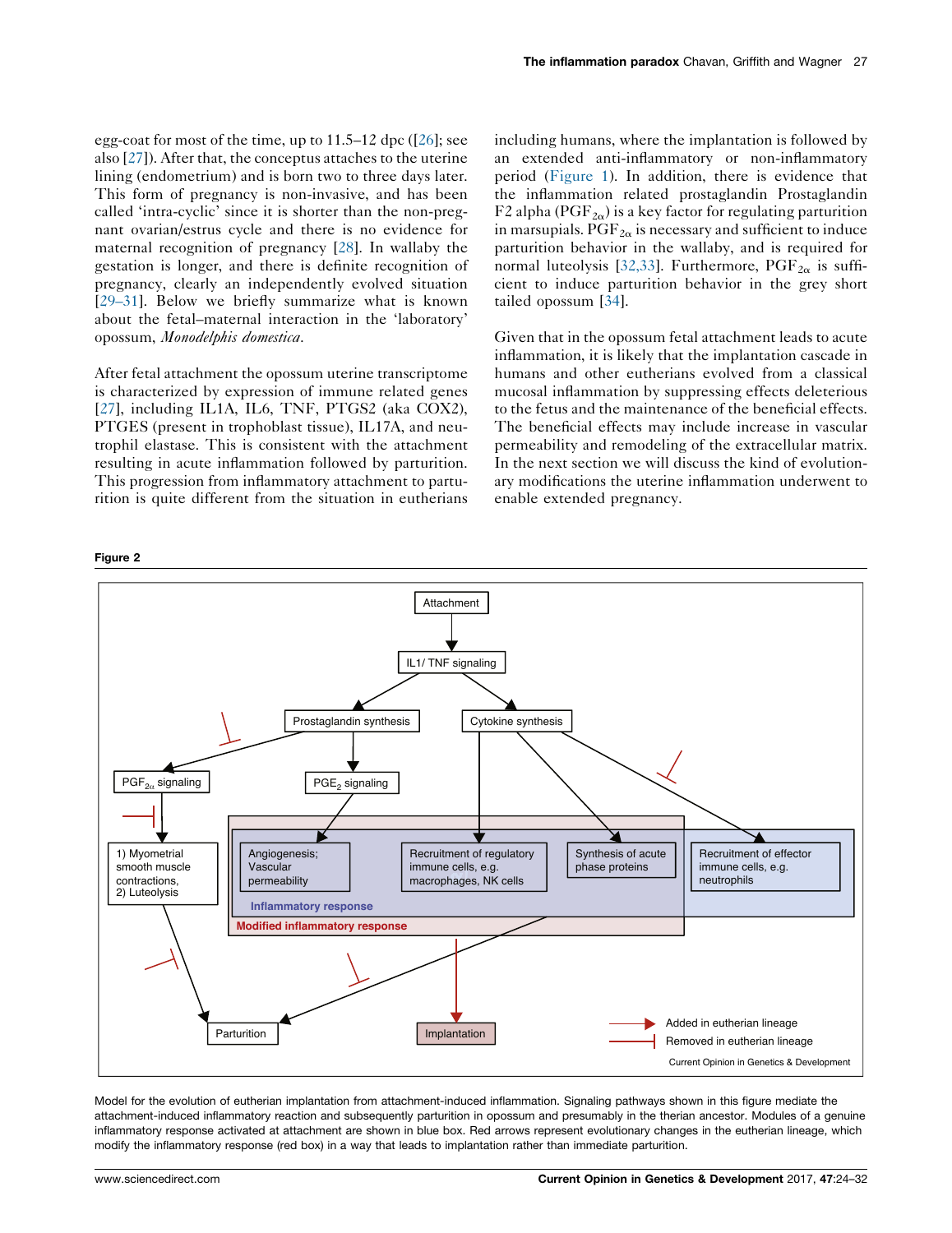# Evolution of eutherian implantation from attachment-associated inflammation

Here we propose a model [\(Figure](#page-3-0) 2) for the evolutionary origin of implantation from an ancestral inflammatory reaction to blastocyst attachment. We think that in the therian ancestor, pregnancy was similar to that still observed in the opossum as described above. In the eutherian lineage, the attachment-associated inflammation evolved into an implantation reaction by modification of two pathways: firstly, prevention of neutrophil infiltration, and secondly, downregulation of  $\text{PGF}_{2\alpha}$  signaling to prevent luteolysis and myometrial contraction. These two modifications ensure that embryo attachment does not result in acute inflammation and the destruction of the conceptus. The parts of the ancestral inflammation retained in the implantation reaction are as follows: firstly, Prostaglandin E2 ( $PGE_2$ ) signaling leading to vascular permeability, secondly, activation of regulatory immune cells such as macrophages and NK cells, and thirdly, production of acute phase proteins. These retained modules facilitate endometrial as well as vascular remodeling necessary for implantation. Below we review shared features between acute inflammation and implantation, and point out the differences between the two that support this model.

## Shared features of eutherian implantation and inflammation

Interleukin-1 cytokines (IL1B and IL1A) are involved in the implantation process in nearly all eutherians [[35,36](#page-7-0)].

These two cytokines signal via binding to the same receptor. Upon injury, IL1 is among the earliest cytokines produced. Secreted IL1 binds the receptor IL1R1 and activates NFkB signaling. The role of IL1B has been studied more extensively than that of IL1A. While there is variation among species in the tissue of origin, IL1B is typically produced by the blastocyst, and its receptor is present in the endometrial epithelium, where NFkB signaling leads to production of LIF, IL6, and PTGS2 (aka COX2). The fact that the blastocyst produces the inflammatory cytokine indicates that the inflammatory reaction is in the evolutionary interest of the fetus.

Similarly LIF, IL6, and PTGS2 are expressed at the fetal–maternal interface in all eutherians examined, and their expression is crucial for successful implantation. LIF and IL6 are multifunctional cytokines that signal to various cell-types in the endometrium to prepare for implantation, e.g. in decidualizing species, LIF is an important signal for the decidualization of endometrial stromal cells [\[37](#page-7-0)]. PTGS2 encodes a rate-limiting enzyme in the synthesis of prostaglandins.

The data about cytokine signaling in the fetal–maternal interface described above (summarized in Figure 3) are derived from well-studied species such as mouse, human, ruminants, and carnivores, belonging to the clade of Boreotheria within Eutheria. We are not aware of any studies investigating molecular agents of inflammation at

| nur<br>ı |
|----------|
|----------|

|  |                               | IL1B or<br>IL <sub>1</sub> A | IL6            | LIF            | PG<br>synthesis          | <b>APP</b>               | CXCL8          | IL17A          | Neutrophil                                |          |
|--|-------------------------------|------------------------------|----------------|----------------|--------------------------|--------------------------|----------------|----------------|-------------------------------------------|----------|
|  | Opossum                       | Ÿ                            | Y              | N              | Y                        | $\overline{?}$           | Y              | Y              | Y                                         |          |
|  | Sheep                         | Ÿ                            | Ÿ              | Ÿ              | Y                        | $\overline{?}$           | Y              | $\overline{?}$ | N                                         |          |
|  | Pig                           | Ÿ                            | Y              | Ÿ              | Ÿ                        | $\overline{?}$           | $\overline{?}$ | $\overline{?}$ | N                                         | Eutheria |
|  | Horse                         | Ÿ                            | Y              | Ÿ              | Ÿ                        | $\overline{?}$           | $\overline{?}$ | $\overline{?}$ | $\overline{?}$                            |          |
|  | Dog                           | Ÿ                            | Ÿ              | Ÿ              | Ÿ                        | Y                        | Y              | $\overline{?}$ | $\overline{?}$                            |          |
|  | Mouse                         | Ÿ                            | Y              | Y              | Y                        | $\overline{\phantom{a}}$ | $\overline{?}$ | $\overline{?}$ | N                                         |          |
|  | Xenarthra<br>(e.g. armadillo) | $\overline{?}$               | $\overline{?}$ | $\overline{?}$ | $\overline{\phantom{a}}$ | $\overline{\mathbf{r}}$  | $\overline{?}$ | $\overline{?}$ | $\overline{?}$                            |          |
|  | Afrotheria<br>(e.g. elephant) | $\overline{?}$               | $\overline{?}$ | $\overline{?}$ | $\overline{?}$           | $\overline{?}$           | $\overline{?}$ | $\overline{?}$ | $\overline{?}$                            |          |
|  |                               |                              |                |                |                          |                          |                |                | Current Opinion in Genetics & Development |          |

Mediators of inflammation at the implantation stage fetal–maternal interface in select therian mammals. Y, present/expressed; N, absent/not expressed; ?, not known; PG, prostaglandin; APP, acute phase proteins. References: opossum ([\[27](#page-6-0)], mRNA expression of neutrophil elastase used as a proxy for neutrophils), sheep [[48,55–57](#page-7-0)], pig [[35,42,55,58–60](#page-7-0)], horse [[61–63\]](#page-7-0), dog [[64–66](#page-7-0)], mouse [[44,46,67–72\]](#page-7-0). There are no reports on the expression or the role of these inflammation mediators in Xenarthra and Afrotheria.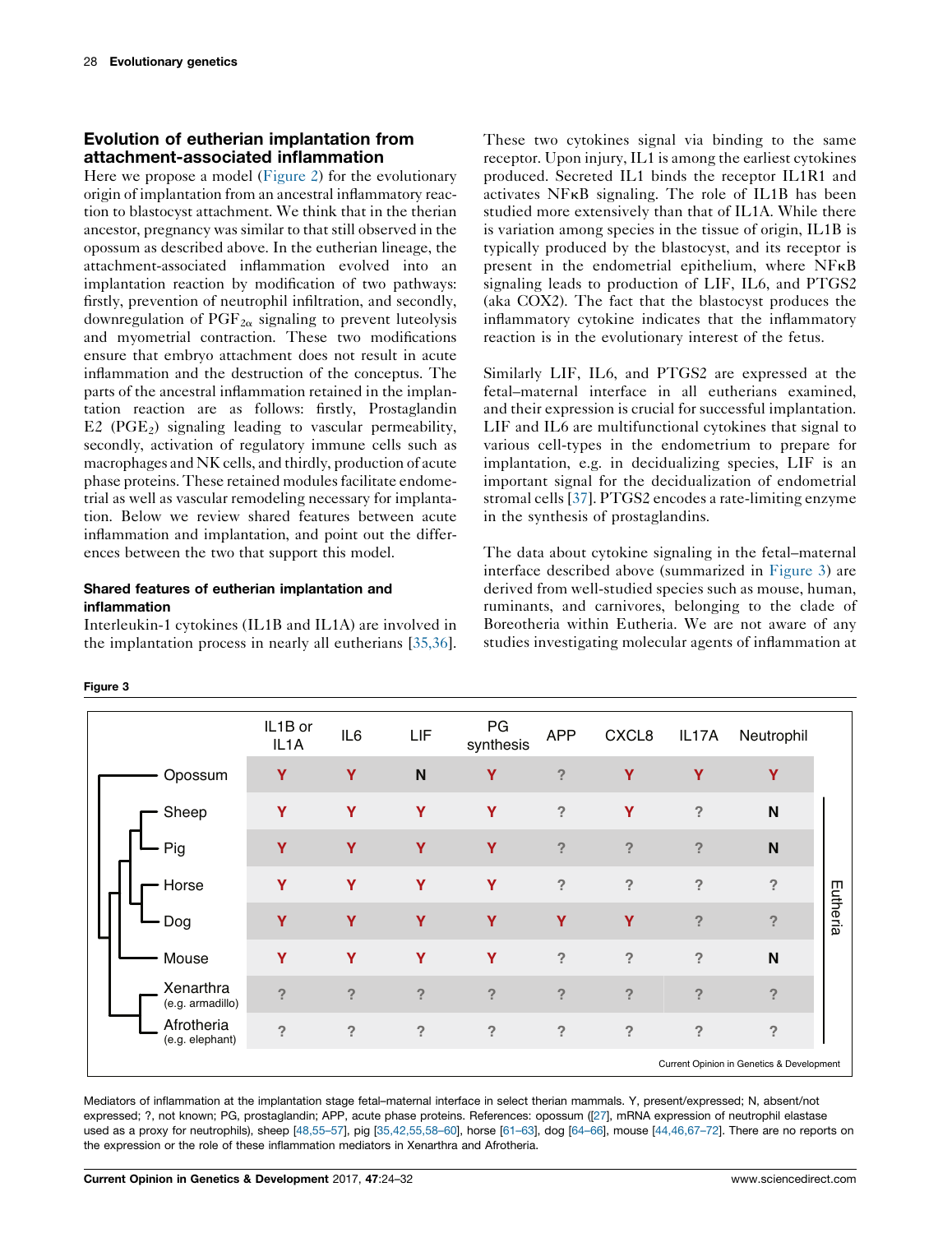the fetal–maternal interface in the most basally branching eutherian clades, Xenarthra (e.g. armadillo, sloth, anteater) and Afrotheria (e.g. elephant, hyrax, tenrec). However, given the invasive nature of fetal tissue [\[38,39\]](#page-7-0) we might expect that the physiology of these lineages is consistent with that of other eutherian clades. Detailed molecular studies of the fetal–maternal interface in these species are needed to establish that inflammation is an ancestral feature of eutherian implantation.

## Differences between implantation and inflammation

While the molecular and histological changes leading to implantation have compelling similarities to the classical inflammatory reaction, they do not represent acute inflammation but instead a modified tissue state that sets the stage for the establishment of the fetal–maternal interface. Implantation is different from inflammation in the following ways:

1) Neutrophil infiltration: Unlike acute inflammation, implantation is not associated with neutrophil infiltration. Neutrophils are one of the first cell-types recruited to the site of inflammation. Their non-selective secretion of digestive enzymes helps clear pathogens but also causes damage to the host tissue. During implantation, neutrophil infiltration is not observed. At least in eutherian mammals, copulation induces an acute inflammatory response in the female reproductive tract [[40,41](#page-7-0)]. This provides a useful comparison for implantation since it occurs in the same tissue and is a genuine immune response to the threat of infection that could occur following copulation. Copulation-induced inflammation results in huge infiltration of neutrophils, macrophages, and dendritic cells into the endometrium. However, this response lasts for only about a day, with neutrophilia resolved within 24 hours [[42–44\]](#page-7-0). Neutrophil density comparable to this is not observed in the uterus during implantation [[42,45–47](#page-7-0)].

Although inflammatory signaling occurs during implantation, the first line of inflammatory defense, that is, neutrophils, are prevented from entering the endometrium. The mechanisms by which neutrophil infiltration is prevented are unclear, but one likely mechanism is suppression of the cytokine signaling involved in neutrophil recruitment. In the context of pregnancy, CXCL8 (aka IL8) and IL17A are two such cytokines. CXCL8 is reported to be expressed at implantation stage in mouse, human, and sheep, but its role in neutrophil recruitment may be suppressed, perhaps by progesterone. In sheep, removal of corpus luteum (the main site of progesterone production) during pregnancy leads to neutrophil infiltration into the uterus [\[48](#page-7-0)]. We were not able to find any studies investigating the expression of IL17A specifically during implantation.

2) *Prostaglandin signaling*: Prostaglandins are produced during acute inflammation. Their activity leads to the cardinal signs of inflammation; vascular permeability causing redness and swelling, as well as pain and fever. The principal prostaglandins in the inflammatory response are  $PGE_2$  and  $PGF_{2\alpha}$ .  $PGF_{2\alpha}$  also induces contraction of myometrial smooth muscles during parturition, and luteolysis [[49\]](#page-7-0). Both myometrial contractions and luteolysis would be detrimental to the maintenance of pregnancy. Accordingly,  $PGE_2$ signaling is emphasized and  $PGF_{2\alpha}$  signaling is reduced during eutherian implantation [\[49,50\]](#page-7-0).

Based on these observations, we suggest that the evolution of extended eutherian type pregnancy consisted of two steps: 1) intra-uterine 'hatching' of the blastocyst and attachment to the uterus. Ancestrally, this led to an acute inflammatory reaction limiting the duration of gestation. This is the situation we still find in opossum. Nevertheless, the attachment-induced inflammation also had positive effects, most notably an increase in permeability of the maternal blood vessels, which is still a sign of implantation in eutherians [[51,52\]](#page-7-0). This model is supported by the fast rate of fetal growth during the short attachment phase in the opossum. 2) To extend the gestation beyond that which can be sustained during an acute phase inflammation, two components of the inflammatory reaction needed to be modified: a) suppression of neutrophil infiltration, and b) suppression of  $PGF_{2\alpha}$  signaling. Suppression of  $PGF_{2\alpha}$  is a key event in the recognition of pregnancy, preventing both luteolysis and uterine contraction. The exact molecular mechanisms that enabled these changes are phylogenetically variable [\[49](#page-7-0)].

# Conclusions and future directions

In this paper we argue that the biggest challenge in the evolution of extended pregnancy (as seen in eutherian mammals) was that of overruling the attachmentinduced inflammation. Implantation leads to tissue destruction, which leads to the activation of the inflammatory response, which in turn, if not checked, would lead to the destruction of the conceptus. This problem is highlighted by the similarity between acute inflammation and implantation in humans and other eutherians. We identify two key differences between acute inflammation and implantation: firstly, the exclusion of neutrophil infiltration, and secondly, a decrease in the signaling of  $PGF_{2\alpha}$ . The first prevents the destruction of the conceptus at implantation, the second prevents luteolysis and uterine contraction. How this result was achieved in evolution is of yet unclear. We suggest that a more complete understanding of the species differences in the regulation of attachment and implantation in marsupials and basally branching eutherian lineages, like Afrotheria (e.g. elephants, hyrax) and Xenarthra (e.g. armadillo) will be critical to understand how the pro-gestational state was achieved in evolution and how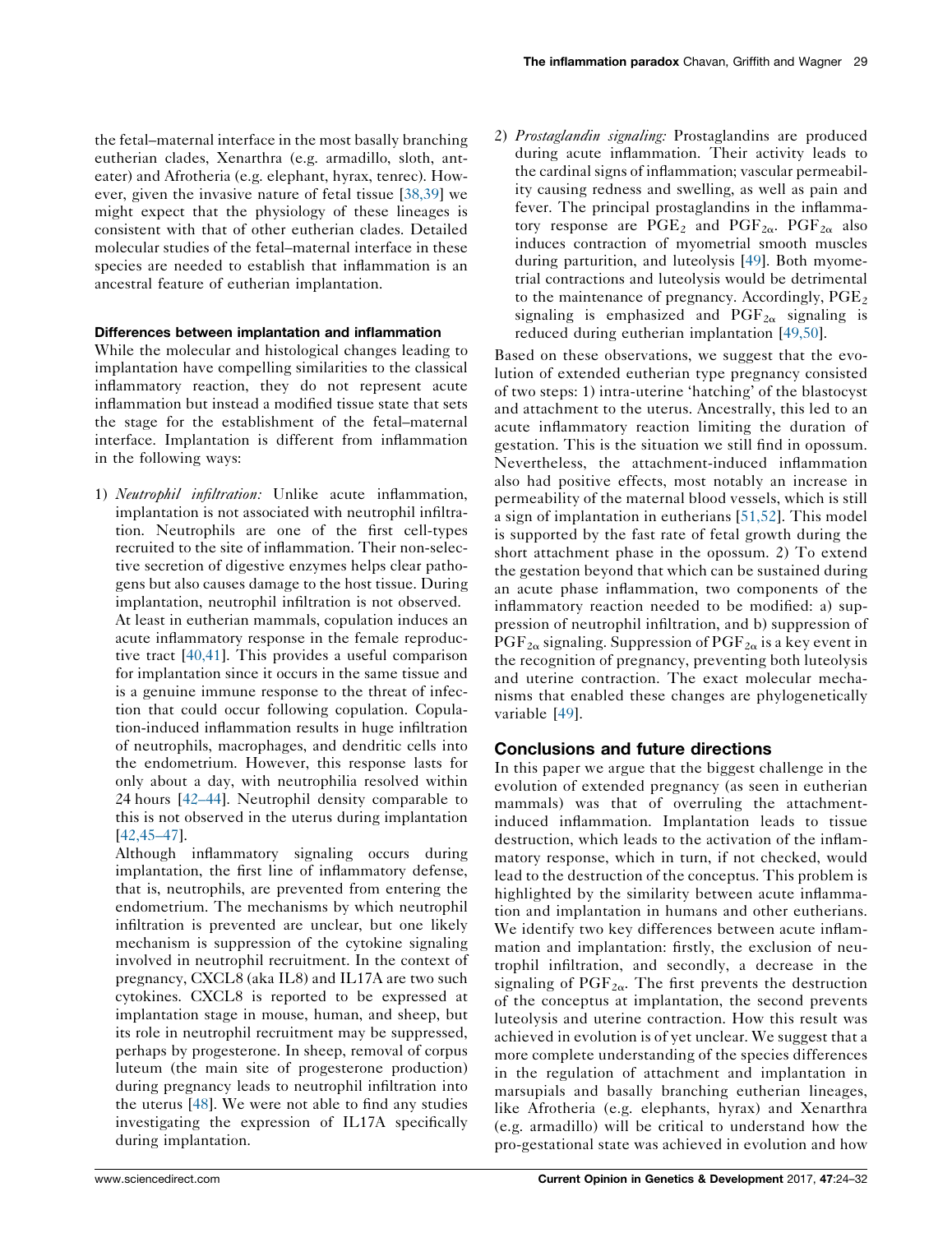<span id="page-6-0"></span>inflammatory pathways participate in the establishment of a successful pregnancy in women. Our model identifies specific modules of inflammatory reaction that were coopted into implantation process. Teasing apart the puzzling relationship between inflammation and implantation would facilitate further improvements in assisted reproductive techniques, for example, in vitro fertilization, for which implantation remains the ratelimiting step.

Furthermore, we argue that the inflammation paradox is a new way of understanding the role of the immune system in pregnancy, which may or may not be generalizable to independently evolved viviparous lineages. This paradigm should be tested in viviparous lizards, which have evolved viviparity using maternal and fetal tissues homologous to those in mammals [[53,54](#page-7-0)].

## Conflict of interest statement

Nothing declared.

# Acknowledgement

Research leading to the model proposed here was funded by the John Templeton Foundation Grant #54860 and by a Gaylord Donnelley Postdoctoral Environmental Fellowship to OWG.

# **References**

- 1. Blackburn DG: Squamate reptiles as model [organisms](http://refhub.elsevier.com/S0959-437X(17)30041-2/sbref0005) for the [evolution](http://refhub.elsevier.com/S0959-437X(17)30041-2/sbref0005) of viviparity. Herpetol Monogr 2006, 20:131-146.
- 2. Blackburn DG: Evolution of [vertebrate](http://refhub.elsevier.com/S0959-437X(17)30041-2/sbref0010) viviparity and [specializations](http://refhub.elsevier.com/S0959-437X(17)30041-2/sbref0010) forfetal nutrition: a quantitative and qualitative analysis. J Morphol 2015, 276[:961-990.](http://refhub.elsevier.com/S0959-437X(17)30041-2/sbref0010)
- 3. Griffith OW, Van Dyke JU, Thompson MB: No [implantation](http://refhub.elsevier.com/S0959-437X(17)30041-2/sbref0015) in an extra-uterine pregnancy of a [placentotrophic](http://refhub.elsevier.com/S0959-437X(17)30041-2/sbref0015) reptile. Placenta 2013, 34[:510-511.](http://refhub.elsevier.com/S0959-437X(17)30041-2/sbref0015)
- 4. Griffith OW, Wagner GP: The [placenta](http://refhub.elsevier.com/S0959-437X(17)30041-2/sbref0020) as a model for [understanding](http://refhub.elsevier.com/S0959-437X(17)30041-2/sbref0020) the origin and evolution of vertebrate organs. Nat Ecol Evol 2017, 1[:0072.](http://refhub.elsevier.com/S0959-437X(17)30041-2/sbref0020)
- 5. Murphy BF, [Thompson](http://refhub.elsevier.com/S0959-437X(17)30041-2/sbref0025) MB: A review of the evolution of viviparity in [squamate](http://refhub.elsevier.com/S0959-437X(17)30041-2/sbref0025) reptiles: the past, present and future<br>role of [molecular](http://refhub.elsevier.com/S0959-437X(17)30041-2/sbref0025) biology and genomics. J Compar Physiol B Biochem Syst Environ Physiol 2011, 181[:575-594.](http://refhub.elsevier.com/S0959-437X(17)30041-2/sbref0025)
- 6. Van Dyke JU, Brandley MC, [Thompson](http://refhub.elsevier.com/S0959-437X(17)30041-2/sbref0030) MB: The evolution of viviparity: [molecular](http://refhub.elsevier.com/S0959-437X(17)30041-2/sbref0030) and genomic data from squamate reptiles advance [understanding](http://refhub.elsevier.com/S0959-437X(17)30041-2/sbref0030) of live birth in amniotes. [Reproduction](http://refhub.elsevier.com/S0959-437X(17)30041-2/sbref0030) 2014, 147:R15-R26.
- 7. Elliot MG, Crespi BJ: [Phylogenetic](http://refhub.elsevier.com/S0959-437X(17)30041-2/sbref0035) evidence for early [hemochorial](http://refhub.elsevier.com/S0959-437X(17)30041-2/sbref0035) placentation in eutheria. Placenta 2009, 30:949- [967.](http://refhub.elsevier.com/S0959-437X(17)30041-2/sbref0035)
- 8. Mess A, Carter AM: Evolutionary [transformations](http://refhub.elsevier.com/S0959-437X(17)30041-2/sbref0040) of fetal [membrane](http://refhub.elsevier.com/S0959-437X(17)30041-2/sbref0040) characters in Eutheria with special reference to [Afrotheria](http://refhub.elsevier.com/S0959-437X(17)30041-2/sbref0040). J Exp Zool B Molec Dev Evol 2006, 306:140-163.
- 9. Wildman DE, Chen CY, Erez O, [Grossman](http://refhub.elsevier.com/S0959-437X(17)30041-2/sbref0045) LI, Goodman M, Romero R: **Evolution of the [mammalian](http://refhub.elsevier.com/S0959-437X(17)30041-2/sbref0045) placenta revealed by**<br>**[phylogenetic](http://refhub.elsevier.com/S0959-437X(17)30041-2/sbref0045) analysis**. *Proc Natl Acad Sci U S A* 2006, 103:3203-[3208.](http://refhub.elsevier.com/S0959-437X(17)30041-2/sbref0045)
- 10. Medawar PB: Some immunological and [endocrinological](http://refhub.elsevier.com/S0959-437X(17)30041-2/sbref0050) problems raised by the evolution of viviparity in [vertebrates](http://refhub.elsevier.com/S0959-437X(17)30041-2/sbref0050). Symposia of the Society for [Experimental](http://refhub.elsevier.com/S0959-437X(17)30041-2/sbref0050) Biology. New York: [Academic](http://refhub.elsevier.com/S0959-437X(17)30041-2/sbref0050) Press; 1953, 1-11.
- 11. Mor G: Pregnancy [reconceived](http://refhub.elsevier.com/S0959-437X(17)30041-2/sbref0055). Nat History 2007, 116:36-41.
- 12. Mor G. Cardenas I, Abrahams V, Guller S: [Inflammation](http://refhub.elsevier.com/S0959-437X(17)30041-2/sbref0060) and pregnancy: the role of the immune system at the [implantation](http://refhub.elsevier.com/S0959-437X(17)30041-2/sbref0060) site. Ann N Y Acad Sci 2011, 1221[:80-87.](http://refhub.elsevier.com/S0959-437X(17)30041-2/sbref0060)
- 13. Yoshizawa RS: [Fetal–maternal](http://refhub.elsevier.com/S0959-437X(17)30041-2/sbref0065) intra-action: politics of new placental biologies. Body Soc 2016, 1357034[:X16662323.](http://refhub.elsevier.com/S0959-437X(17)30041-2/sbref0065)
- 14. Romero R, Dey SK, Fisher SJ: Preterm labor: one syndrome. many causes. Science 2014, 345[:760-765.](http://refhub.elsevier.com/S0959-437X(17)30041-2/sbref0070)
- 15. Dekel N, [Gnainsky](http://refhub.elsevier.com/S0959-437X(17)30041-2/sbref0075) Y, Granot I, Mor G: Review article: [inflammation](http://refhub.elsevier.com/S0959-437X(17)30041-2/sbref0075) and implantation. Am J Reprod Immunol 2009, 63[:17-21.](http://refhub.elsevier.com/S0959-437X(17)30041-2/sbref0075)
- 16. Plaks V, Birnberg T, Berkutzki T, Sela S, [BenYashar](http://refhub.elsevier.com/S0959-437X(17)30041-2/sbref0080) A et al.: Uterine DCs are crucial for decidua [formation](http://refhub.elsevier.com/S0959-437X(17)30041-2/sbref0080) during embryo [implantation](http://refhub.elsevier.com/S0959-437X(17)30041-2/sbref0080) in mice. J Clin Investig 2008, 118:3954-3965.
- 17. Barash A, Dekel N, Fieldust S, Segal I, [Schechtman](http://refhub.elsevier.com/S0959-437X(17)30041-2/sbref0085) E, Granot I: Local injury to the [endometrium](http://refhub.elsevier.com/S0959-437X(17)30041-2/sbref0085) doubles the incidence of successful [pregnancies](http://refhub.elsevier.com/S0959-437X(17)30041-2/sbref0085) in patients undergoing in vitro fertilization. Fertil Steril 2003, 79[:1317-1322.](http://refhub.elsevier.com/S0959-437X(17)30041-2/sbref0085)
- 18. Laurent P, Jolivel V, Manicki P, Chiu L, [Contin-Bordes](http://refhub.elsevier.com/S0959-437X(17)30041-2/sbref0090) C et al.: [Immune-mediated](http://refhub.elsevier.com/S0959-437X(17)30041-2/sbref0090) repair: a matter of plasticity. Front Immunol [2017,](http://refhub.elsevier.com/S0959-437X(17)30041-2/sbref0090) 8.
- 19. Medzhitov R: Origin and [physiological](http://refhub.elsevier.com/S0959-437X(17)30041-2/sbref0095) roles of inflammation. Nature 2008, 454[:428-435.](http://refhub.elsevier.com/S0959-437X(17)30041-2/sbref0095)
- 20. Kotas Maya E, Medzhitov R: [Homeostasis,](http://refhub.elsevier.com/S0959-437X(17)30041-2/sbref0100) inflammation, and disease [susceptibility](http://refhub.elsevier.com/S0959-437X(17)30041-2/sbref0100). Cell 2015, 160:816-827.
- 21. Laird MK, Turancova M, McAllan B, Murphy C, [Thompson](http://refhub.elsevier.com/S0959-437X(17)30041-2/sbref0105) MB: Unlocking amniote live birth: the 'other' [mammalian](http://refhub.elsevier.com/S0959-437X(17)30041-2/sbref0105) model. J Proc R Soc New South Wales 2015, 148[:52-59.](http://refhub.elsevier.com/S0959-437X(17)30041-2/sbref0105)
- 22. Norris DO, Lopez KH: Hormones and [Reproduction](http://refhub.elsevier.com/S0959-437X(17)30041-2/sbref0110) of Vertebrates – Vol 5: [Mammals](http://refhub.elsevier.com/S0959-437X(17)30041-2/sbref0110). Elsevier Science; 2011.
- 23. Renfree MB: Review: [marsupials:](http://refhub.elsevier.com/S0959-437X(17)30041-2/sbref0115) placental mammals with a difference. Placenta 2010, [31\(Supplement](http://refhub.elsevier.com/S0959-437X(17)30041-2/sbref0115) S21–S26).
- 24. [Tyndale-Biscoe](http://refhub.elsevier.com/S0959-437X(17)30041-2/sbref0120) H, Renfree M: Reproductive Physiology of Marsupials. [Cambridge](http://refhub.elsevier.com/S0959-437X(17)30041-2/sbref0120) University Press; 1987.
- 25. Freyer C, Zeller U, Renfree MB: The [marsupial](http://refhub.elsevier.com/S0959-437X(17)30041-2/sbref0125) placenta: a [phylogenetic](http://refhub.elsevier.com/S0959-437X(17)30041-2/sbref0125) analysis. J Exp Zool A 2003, 299A:59-77.
- 26. Harder JD, Stonerook MJ, Pondy J: Gestation and [placentation](http://refhub.elsevier.com/S0959-437X(17)30041-2/sbref0130) in two new world [opossums:](http://refhub.elsevier.com/S0959-437X(17)30041-2/sbref0130) didelphis virginiana and [Monodelphis](http://refhub.elsevier.com/S0959-437X(17)30041-2/sbref0130) domestica. J Exp Zool 1993, 266:463-479.
- 27. Griffith OW, Chavan AR, Protopapas S, Maziarz J, Romero R, Wagner GP: Embryo implantation evolved from an ancestral inflammatory attachment reaction. Proc Natl Acad Sci U S A 2017 <http://dx.doi.org/10.1073/pnas.1701129114>.
- 28. Chavan AR, Bhullar B-AS, Wagner GP: What was the [ancestral](http://refhub.elsevier.com/S0959-437X(17)30041-2/sbref0140) function of decidual stromal cells? A model for the [evolution](http://refhub.elsevier.com/S0959-437X(17)30041-2/sbref0140) of eutherian [pregnancy](http://refhub.elsevier.com/S0959-437X(17)30041-2/sbref0140). Placenta 2016, 40:40-51.
- 29. Bradshaw FJ, Bradshaw D: [Progesterone](http://refhub.elsevier.com/S0959-437X(17)30041-2/sbref0145) and reproduction in [marsupials:](http://refhub.elsevier.com/S0959-437X(17)30041-2/sbref0145) a review. Gener Compar Endocrinol 2011, 170:18-[40.](http://refhub.elsevier.com/S0959-437X(17)30041-2/sbref0145)
- 30. Renfree MB: Maternal [recognition](http://refhub.elsevier.com/S0959-437X(17)30041-2/sbref0150) of pregnancy in marsupials. Rev [Reprod](http://refhub.elsevier.com/S0959-437X(17)30041-2/sbref0150) 2000, 5:6-11.
- 31. Renfree MB, Shaw G: [Embryo-endometrial](http://refhub.elsevier.com/S0959-437X(17)30041-2/sbref0155) interactions during early [development](http://refhub.elsevier.com/S0959-437X(17)30041-2/sbref0155) after embryonic diapause in the marsupial<br>tammar wallaby. Int J Dev Biol 2014, 58[:175-181.](http://refhub.elsevier.com/S0959-437X(17)30041-2/sbref0155)
- 32. Hinds LA, [Tyndale-Biscoe](http://refhub.elsevier.com/S0959-437X(17)30041-2/sbref0160) CH, Shaw G, Fletcher TP, Renfree MB: Effects of [prostaglandin](http://refhub.elsevier.com/S0959-437X(17)30041-2/sbref0160) and prolactin on luteolysis and parturient behaviour in the [non-pregnant](http://refhub.elsevier.com/S0959-437X(17)30041-2/sbref0160) tammar, Macropus eugenii. J Reprod Fertil 1990, 88[:323-333.](http://refhub.elsevier.com/S0959-437X(17)30041-2/sbref0160)
- 33. Renfree MB, Shaw G, Fletcher TP: [Evidence](http://refhub.elsevier.com/S0959-437X(17)30041-2/sbref0165) for the essential role of [prostaglandins](http://refhub.elsevier.com/S0959-437X(17)30041-2/sbref0165) for parturition in a marsupial, Macropus eugenii. J Reprod Fertil 1994, 102[:433-446.](http://refhub.elsevier.com/S0959-437X(17)30041-2/sbref0165)
- 34. Rose R, Fadem BH: The [hormonal](http://refhub.elsevier.com/S0959-437X(17)30041-2/sbref0170) control of birth behavior in the Gray Short-Tailed Opossum ([Monodelphis](http://refhub.elsevier.com/S0959-437X(17)30041-2/sbref0170) domestica). Horm Behav 2000, 37[:163-167.](http://refhub.elsevier.com/S0959-437X(17)30041-2/sbref0170)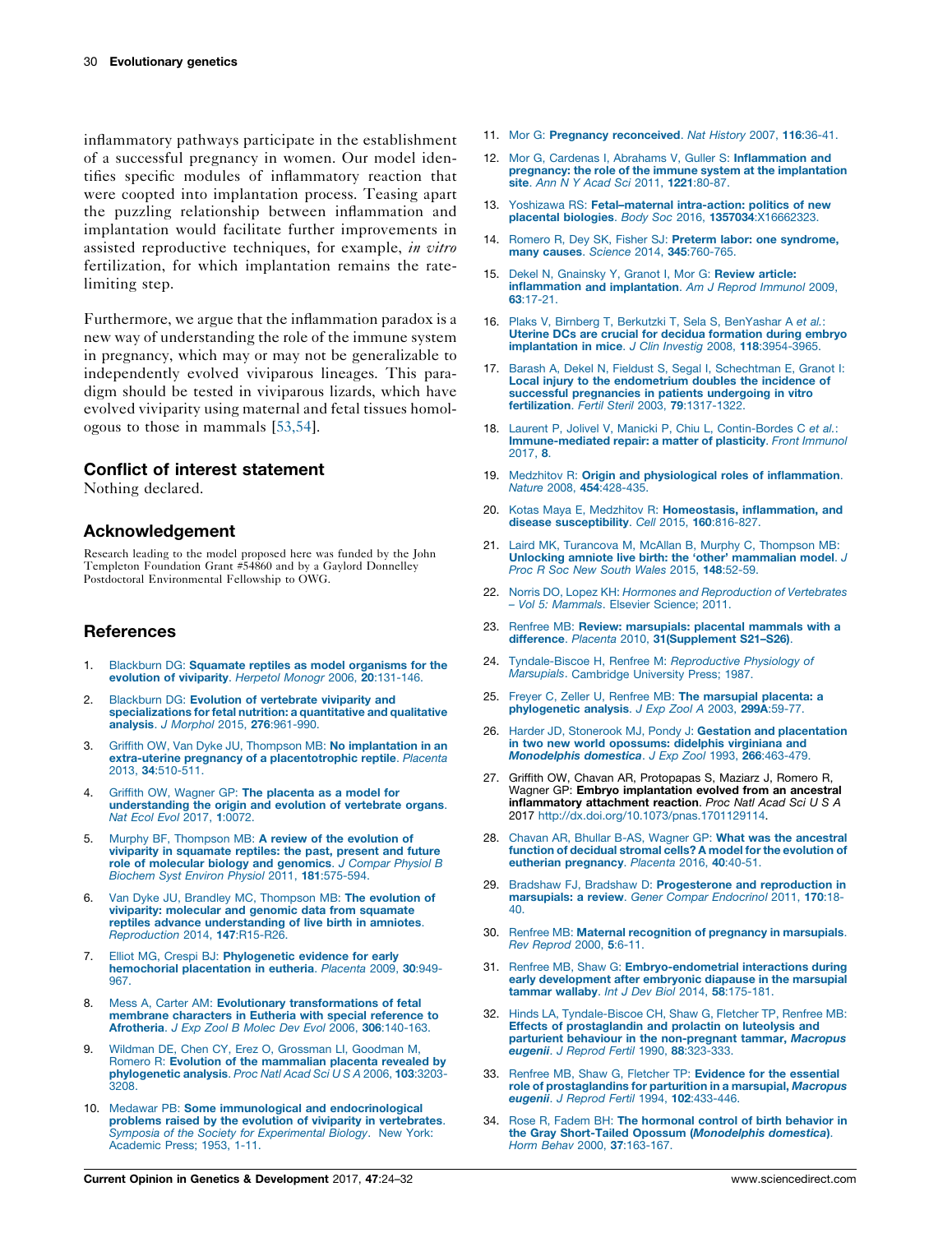- <span id="page-7-0"></span>35. Geisert R, Fazleabas A, Lucy M, Mathew D: [Interaction](http://refhub.elsevier.com/S0959-437X(17)30041-2/sbref0175) of the conceptus and [endometrium](http://refhub.elsevier.com/S0959-437X(17)30041-2/sbref0175) to establish pregnancy in mammals: role of [interleukin](http://refhub.elsevier.com/S0959-437X(17)30041-2/sbref0175) 1B. Cell Tissue Res 2012, 349:825-[838.](http://refhub.elsevier.com/S0959-437X(17)30041-2/sbref0175)
- 36. Paulesu L, Jantra S, Ietta F, Brizzi R, Bigliardi E: [Interleukin-1](http://refhub.elsevier.com/S0959-437X(17)30041-2/sbref0180) in [reproductive](http://refhub.elsevier.com/S0959-437X(17)30041-2/sbref0180) strategies. Evol Dev 2008, 10:778-788.
- 37. Shuya LL, [Menkhorst](http://refhub.elsevier.com/S0959-437X(17)30041-2/sbref0185) EM, Yap J, Li P, Lane N, Dimitriadis E: Leukemia Inhibitory Factor enhances [endometrial](http://refhub.elsevier.com/S0959-437X(17)30041-2/sbref0185) stromal cell [decidualization](http://refhub.elsevier.com/S0959-437X(17)30041-2/sbref0185) in humans and mice. PLOS ONE 2011, 6: [e25288.](http://refhub.elsevier.com/S0959-437X(17)30041-2/sbref0185)
- 38. Chavan AR, Wagner GP: The [fetal–maternal](http://refhub.elsevier.com/S0959-437X(17)30041-2/sbref0190) interface of the [nine-banded](http://refhub.elsevier.com/S0959-437X(17)30041-2/sbref0190) armadillo: endothelial cells of maternal sinus are partially replaced by [trophoblast](http://refhub.elsevier.com/S0959-437X(17)30041-2/sbref0190). Zool Lett 2016, 2:11.
- 39. [Thursby-Pelham](http://refhub.elsevier.com/S0959-437X(17)30041-2/sbref0195) D: The placentation of Hyrax capensis. Philos T R Soc Lond B 1925, 213[:1-20.](http://refhub.elsevier.com/S0959-437X(17)30041-2/sbref0195)
- 40. Katila T: Post-mating [inflammatory](http://refhub.elsevier.com/S0959-437X(17)30041-2/sbref0200) responses of the uterus.<br>*Reprod [Domest](http://refhub.elsevier.com/S0959-437X(17)30041-2/sbref0200) Anim 2012, 47:31-41*.
- 41. [Robertson](http://refhub.elsevier.com/S0959-437X(17)30041-2/sbref0205) SA: Seminal fluid signaling in the female [reproductive](http://refhub.elsevier.com/S0959-437X(17)30041-2/sbref0205) tract: lessons from rodents and pigs. J Anim Sci 2007, 85[:E36-E44.](http://refhub.elsevier.com/S0959-437X(17)30041-2/sbref0205)
- 42. Bischof RJ, Brandon MR, Lee CS: Cellular immune [responses](http://refhub.elsevier.com/S0959-437X(17)30041-2/sbref0210) in the pig uterus during [pregnancy](http://refhub.elsevier.com/S0959-437X(17)30041-2/sbref0210). J Reprod Immunol 1995, 29[:161-178.](http://refhub.elsevier.com/S0959-437X(17)30041-2/sbref0210)
- 43. Bischof RJ, Lee CS, Brandon MR, Meeusen E: [Inflammatory](http://refhub.elsevier.com/S0959-437X(17)30041-2/sbref0215) [response](http://refhub.elsevier.com/S0959-437X(17)30041-2/sbref0215) in the pig uterus induced by seminal plasma. J Reprod Immunol 1994, 26[:131-146.](http://refhub.elsevier.com/S0959-437X(17)30041-2/sbref0215)
- 44. Song Z-H, Li Z-Y, Li D-D, Fang W-N, Liu H-Y et al.: [Seminal](http://refhub.elsevier.com/S0959-437X(17)30041-2/sbref0220) plasma induces [inflammation](http://refhub.elsevier.com/S0959-437X(17)30041-2/sbref0220) in the uterus through the  $\gamma\delta$  T/ IL-17 [pathway](http://refhub.elsevier.com/S0959-437X(17)30041-2/sbref0220). Sci Rep 2016, 6:275.
- 45. Brandon JM: Leucocyte [distribution](http://refhub.elsevier.com/S0959-437X(17)30041-2/sbref0225) in the uterus during the [preimplantation](http://refhub.elsevier.com/S0959-437X(17)30041-2/sbref0225) period of pregnancy and phagocyte [recruitment](http://refhub.elsevier.com/S0959-437X(17)30041-2/sbref0225) to sites of blastocyst attachment in mice. J Reprod Fertil 1993, 98[:567-576.](http://refhub.elsevier.com/S0959-437X(17)30041-2/sbref0225)
- 46. Daimon E, Wada Y: Role of [neutrophils](http://refhub.elsevier.com/S0959-437X(17)30041-2/sbref0230) in matrix [metalloproteinase](http://refhub.elsevier.com/S0959-437X(17)30041-2/sbref0230) activity in the preimplantation mouse uterus. Biol Reprod 2005, 73[:163-171.](http://refhub.elsevier.com/S0959-437X(17)30041-2/sbref0230)
- 47. Rogers PAW, [Macpherson](http://refhub.elsevier.com/S0959-437X(17)30041-2/sbref0235) AM, Beaton L: Reduction in [endometrial](http://refhub.elsevier.com/S0959-437X(17)30041-2/sbref0235) neutrophils in proximity to implanting rat blastocysts. [Reproduction](http://refhub.elsevier.com/S0959-437X(17)30041-2/sbref0235) 1992, 96:283-288
- 48. Staples LD, Heap RB, Wooding FBP, King GJ: [Migration](http://refhub.elsevier.com/S0959-437X(17)30041-2/sbref0240) of [leucocytes](http://refhub.elsevier.com/S0959-437X(17)30041-2/sbref0240) into the uterus after acute removal of ovarian [progesterone](http://refhub.elsevier.com/S0959-437X(17)30041-2/sbref0240) during early pregnancy in the sheep. Placenta 1983, 4[:339-349.](http://refhub.elsevier.com/S0959-437X(17)30041-2/sbref0240)
- 49. Poyser NL: The control of [prostaglandin](http://refhub.elsevier.com/S0959-437X(17)30041-2/sbref0245) production by the [endometrium](http://refhub.elsevier.com/S0959-437X(17)30041-2/sbref0245) in relation to luteolysis and menstruation. [Prostaglandins](http://refhub.elsevier.com/S0959-437X(17)30041-2/sbref0245) Leukot Essent Fatty Acids 1995, 53:147-195.
- 50. Waclawik A: Novel insights into the [mechanisms](http://refhub.elsevier.com/S0959-437X(17)30041-2/sbref0250) of pregnancy [establishment:](http://refhub.elsevier.com/S0959-437X(17)30041-2/sbref0250) regulation of prostaglandin synthesis and signaling in the pig. [Reproduction](http://refhub.elsevier.com/S0959-437X(17)30041-2/sbref0250) 2011, 142:389-399.
- 51. Cha JM, Dey SK: Reflections on rodent [implantation](http://refhub.elsevier.com/S0959-437X(17)30041-2/sbref0255). In Regulation of Implantation and [Establishment](http://refhub.elsevier.com/S0959-437X(17)30041-2/sbref0255) of Pregnancy in Mammals: Tribute to 45 Year [Anniversary](http://refhub.elsevier.com/S0959-437X(17)30041-2/sbref0255) of Roger V. Short's "Maternal Recognition of [Pregnancy".](http://refhub.elsevier.com/S0959-437X(17)30041-2/sbref0255) Edited by Geisert RD, Bazer FW. Cham: Springer [International](http://refhub.elsevier.com/S0959-437X(17)30041-2/sbref0255) Publishing; 2015:69-85.
- 52. Keys JL, King GJ, Kennedy TG: [Increased](http://refhub.elsevier.com/S0959-437X(17)30041-2/sbref0260) uterine vascular [permeability](http://refhub.elsevier.com/S0959-437X(17)30041-2/sbref0260) at the time of embryonic attachment in the pig. Biol Reprod 1986, 34[:405-411.](http://refhub.elsevier.com/S0959-437X(17)30041-2/sbref0260)
- 53. Griffith OW, Brandley MC, Belov K, [Thompson](http://refhub.elsevier.com/S0959-437X(17)30041-2/sbref0265) MB: Allelic expression of mammalian imprinted genes in a [matrotrophic](http://refhub.elsevier.com/S0959-437X(17)30041-2/sbref0265)<br>lizard, Pseudemoia [entrecasteauxii](http://refhub.elsevier.com/S0959-437X(17)30041-2/sbref0265). Dev Genes Evol 2016, 226[:79-85.](http://refhub.elsevier.com/S0959-437X(17)30041-2/sbref0265)
- 54. Griffith OW, Brandley MC, Belov K, [Thompson](http://refhub.elsevier.com/S0959-437X(17)30041-2/sbref0270) MB: Reptile pregnancy is [underpinned](http://refhub.elsevier.com/S0959-437X(17)30041-2/sbref0270) by complex changes in uterine gene expression: a [comparative](http://refhub.elsevier.com/S0959-437X(17)30041-2/sbref0270) analysis of the uterine [transcriptome](http://refhub.elsevier.com/S0959-437X(17)30041-2/sbref0270) in viviparous and oviparous lizards. Genome Biol Evol 2016, 8[:3226-3239.](http://refhub.elsevier.com/S0959-437X(17)30041-2/sbref0270)
- 55. [Mathialagan](http://refhub.elsevier.com/S0959-437X(17)30041-2/sbref0275) N, Bixby JA, Roberts RM: Expression of interleukin-6 in porcine, ovine, and bovine [preimplantation](http://refhub.elsevier.com/S0959-437X(17)30041-2/sbref0275) conceptuses. Mol Reprod Dev 1992, 32[:324-330.](http://refhub.elsevier.com/S0959-437X(17)30041-2/sbref0275)
- 56. Rahman ANMA, Snibson KJ, Lee CS, [Meeusen](http://refhub.elsevier.com/S0959-437X(17)30041-2/sbref0280) ENT: Effects of [implantation](http://refhub.elsevier.com/S0959-437X(17)30041-2/sbref0280) and early pregnancy on the expression of cytokines and vascular surface [molecules](http://refhub.elsevier.com/S0959-437X(17)30041-2/sbref0280) in the sheep [endometrium](http://refhub.elsevier.com/S0959-437X(17)30041-2/sbref0280). J Reprod Immunol 2004, 64:45-58.
- 57. Vogiagis D, Fry RC, Sandeman RM, [Salamonsen](http://refhub.elsevier.com/S0959-437X(17)30041-2/sbref0285) LA: Leukaemia inhibitory factor in [endometrium](http://refhub.elsevier.com/S0959-437X(17)30041-2/sbref0285) during the oestrous cycle, early pregnancy and in [ovariectomized](http://refhub.elsevier.com/S0959-437X(17)30041-2/sbref0285) steroid-treated ewes. J Reprod Fertil 1997, 109[:279-288.](http://refhub.elsevier.com/S0959-437X(17)30041-2/sbref0285)
- 58. Blitek A, Morawska E, Ziecik AJ: Regulation of [expression](http://refhub.elsevier.com/S0959-437X(17)30041-2/sbref0290) and role of leukemia inhibitory factor and [interleukin-6](http://refhub.elsevier.com/S0959-437X(17)30041-2/sbref0290) in the uterus of early pregnant pigs. [Theriogenology](http://refhub.elsevier.com/S0959-437X(17)30041-2/sbref0290) 2012, 78:951-964.
- 59. Ross JW: [Characterization](http://refhub.elsevier.com/S0959-437X(17)30041-2/sbref0295) of the interleukin-1 system during porcine [trophoblastic](http://refhub.elsevier.com/S0959-437X(17)30041-2/sbref0295) elongation and early placental attachment. Biol Reprod 2003, 69[:1251-1259.](http://refhub.elsevier.com/S0959-437X(17)30041-2/sbref0295)
- 60. Wilson ME, [Fahrenkrug](http://refhub.elsevier.com/S0959-437X(17)30041-2/sbref0300) SC, Smith TPL, Rohrer GA, Ford SP: Differential expression of [cyclooxygenase-2](http://refhub.elsevier.com/S0959-437X(17)30041-2/sbref0300) around the time of [elongation](http://refhub.elsevier.com/S0959-437X(17)30041-2/sbref0300) in the pig conceptus. Anim Reprod Sci 2002, 71[:229-237.](http://refhub.elsevier.com/S0959-437X(17)30041-2/sbref0300)
- 61. Atli MO, Kurar E, Kayis SA, Aslan S, Semacan A et al.: [Evaluation](http://refhub.elsevier.com/S0959-437X(17)30041-2/sbref0305) of genes involved in [prostaglandin](http://refhub.elsevier.com/S0959-437X(17)30041-2/sbref0305) action in equine [endometrium](http://refhub.elsevier.com/S0959-437X(17)30041-2/sbref0305) during estrous cycle and early pregnancy. Anim Reprod Sci 2010, 122[:124-132.](http://refhub.elsevier.com/S0959-437X(17)30041-2/sbref0305)
- 62. Haneda S, [Nagaoka](http://refhub.elsevier.com/S0959-437X(17)30041-2/sbref0310) K, Nambo Y, Kikuchi M, Nakano Y et al.: [Interleukin-1](http://refhub.elsevier.com/S0959-437X(17)30041-2/sbref0310) receptor antagonist expression in the equine endometrium during the [peri-implantation](http://refhub.elsevier.com/S0959-437X(17)30041-2/sbref0310) period. Domest Anim [Endocrinol](http://refhub.elsevier.com/S0959-437X(17)30041-2/sbref0310) 2009, 36:209-218.
- 63. Villani M, Vriend BAM, Paris [DBBP,](http://refhub.elsevier.com/S0959-437X(17)30041-2/sbref0315) Stout TAE: A role for Leukemia Inhibitory Factor (LIF) during [implantation](http://refhub.elsevier.com/S0959-437X(17)30041-2/sbref0315) in the mare? Anim [Reprod](http://refhub.elsevier.com/S0959-437X(17)30041-2/sbref0315) Sci 2010, 121:309.
- 64. [Kuribayashi](http://refhub.elsevier.com/S0959-437X(17)30041-2/sbref0320) T, Shimada T, Matsumoto M, Kawato K, Honjyo T et al.: [Determination](http://refhub.elsevier.com/S0959-437X(17)30041-2/sbref0320) of serum C-Reactive Protein (CRP) in healthy beagle dogs of various ages and [pregnant](http://refhub.elsevier.com/S0959-437X(17)30041-2/sbref0320) beagle dogs. Exp Anim 2003, 52[:387-390.](http://refhub.elsevier.com/S0959-437X(17)30041-2/sbref0320)
- 65. Schäfer-Somi S, [Beceriklisoy](http://refhub.elsevier.com/S0959-437X(17)30041-2/sbref0325) HB, Budik S, Kanca H, Aksoy OA et al.: Expression of genes in the canine [pre-implantation](http://refhub.elsevier.com/S0959-437X(17)30041-2/sbref0325) uterus and embryo: [implications](http://refhub.elsevier.com/S0959-437X(17)30041-2/sbref0325) for an active role of the embryo before and during [invasion](http://refhub.elsevier.com/S0959-437X(17)30041-2/sbref0325). Reprod Domest Anim 2008, 43[:656-663.](http://refhub.elsevier.com/S0959-437X(17)30041-2/sbref0325)
- 66. Vannucchi CI, Mirandola RM, Oliveira CM: [Acute-phase](http://refhub.elsevier.com/S0959-437X(17)30041-2/sbref0330) protein profile during gestation and [diestrous:](http://refhub.elsevier.com/S0959-437X(17)30041-2/sbref0330) proposal for an early [pregnancy](http://refhub.elsevier.com/S0959-437X(17)30041-2/sbref0330) test in bitches. Anim Reprod Sci 2002, 74:87-99.
- 67. Basak S, Dubanchet S, Zourbas S, Chaouat G, Das C: [Expression](http://refhub.elsevier.com/S0959-437X(17)30041-2/sbref0335) of [pro-inflammatory](http://refhub.elsevier.com/S0959-437X(17)30041-2/sbref0335) cytokines in mouse blastocysts during [implantation:](http://refhub.elsevier.com/S0959-437X(17)30041-2/sbref0335) modulation by steroid hormones. Am J Reprod [Immunol](http://refhub.elsevier.com/S0959-437X(17)30041-2/sbref0335) 2002, 47:2-11.
- 68. Bhatt H, Brunet LJ, Stewart CL: Uterine [expression](http://refhub.elsevier.com/S0959-437X(17)30041-2/sbref0340) of leukemia inhibitory factor coincides with the onset of [blastocyst](http://refhub.elsevier.com/S0959-437X(17)30041-2/sbref0340) implantation. Proc Natl Acad Sci U S A 1991, 88[:11408-11412.](http://refhub.elsevier.com/S0959-437X(17)30041-2/sbref0340)
- 69. De M, Sanford TR, Wood GW: [Expression](http://refhub.elsevier.com/S0959-437X(17)30041-2/sbref0345) of interleukin 1, [interleukin](http://refhub.elsevier.com/S0959-437X(17)30041-2/sbref0345) 6 and tumour necrosis factor  $\alpha$  in mouse uterus during the [peri-implantation](http://refhub.elsevier.com/S0959-437X(17)30041-2/sbref0345) period of pregnancy. [Reproduction](http://refhub.elsevier.com/S0959-437X(17)30041-2/sbref0345) 1993, 97:83-89.
- 70. Marshburn PB, [Shabanowitz](http://refhub.elsevier.com/S0959-437X(17)30041-2/sbref0350) RB, Clark MR: [Immunohistochemical](http://refhub.elsevier.com/S0959-437X(17)30041-2/sbref0350) localization of prostaglandin H [synthase](http://refhub.elsevier.com/S0959-437X(17)30041-2/sbref0350) in the embryo and uterus of the mouse from ovulation through [implantation](http://refhub.elsevier.com/S0959-437X(17)30041-2/sbref0350). Molec Reprod Dev 1990, 25[:309-316.](http://refhub.elsevier.com/S0959-437X(17)30041-2/sbref0350)
- 71. Psychoyos A, Nikas G, Gravanis A: The role of [prostaglandins](http://refhub.elsevier.com/S0959-437X(17)30041-2/sbref0355) in blastocyst [implantation](http://refhub.elsevier.com/S0959-437X(17)30041-2/sbref0355). Hum Reprod 1995, 10:30-42.
- 72. Stewart CL, Kaspar P, Brunet LJ, Bhatt H, Gadi I et al.: [Blastocyst](http://refhub.elsevier.com/S0959-437X(17)30041-2/sbref0360) [implantation](http://refhub.elsevier.com/S0959-437X(17)30041-2/sbref0360) depends on maternal expression of leukaemia [inhibitory](http://refhub.elsevier.com/S0959-437X(17)30041-2/sbref0360) factor. Nature 1992, 359:76-79.
- 73. Dawson TJ, Dawson TJ: [Monotremes](http://refhub.elsevier.com/S0959-437X(17)30041-2/sbref0365) and Marsupials: The Other [Mammals](http://refhub.elsevier.com/S0959-437X(17)30041-2/sbref0365). London: E. Arnold; 1983.